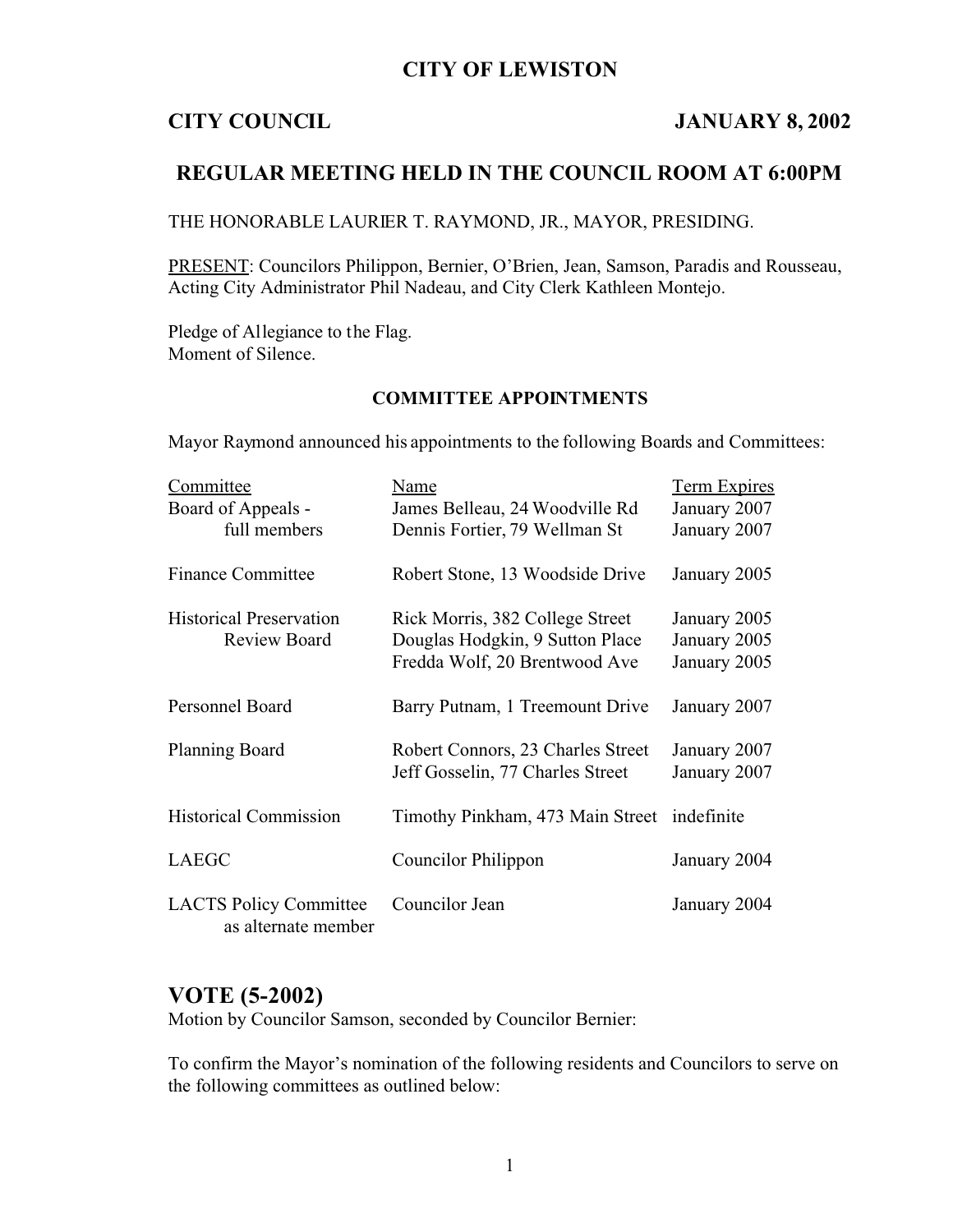## **CITY COUNCIL JANUARY 8, 2002**

| Committee<br>Library Board of Trustees                          | Name<br>Philip Isaacson, 2 Benton Street<br>Joseph Lavigne, 125 Ash Street                                                                                                                                     | <b>Term Expires</b><br>January 2007<br>January 2008                                          |
|-----------------------------------------------------------------|----------------------------------------------------------------------------------------------------------------------------------------------------------------------------------------------------------------|----------------------------------------------------------------------------------------------|
| <b>Water Pollution Control</b><br>Authority                     | Richard Albert, 192 Grove Street                                                                                                                                                                               | January 2005                                                                                 |
| Cable TV committee                                              | Mike Bonneau, 54 Sherbrooke Ave<br>Emile Jacques, 31 Pleasant Street<br>Joanne Potvin, 125 Rosedale Street<br>Norman L'Heureux, 13 Libby Ave<br>Gregory Nadeau, 1 Carrier Place<br>David Stone, 6 Caron Street | January 2004<br>January 2004<br>January 2004<br>January 2004<br>January 2004<br>January 2004 |
| Airport Board of Directors                                      | Councilor Philippon                                                                                                                                                                                            | January 2004                                                                                 |
| Lewiston Mill<br>Redevelopment Corp                             | <b>Councilors Paradis and Rousseau</b>                                                                                                                                                                         | January 2004                                                                                 |
|                                                                 | AVCOG General Assembly Councilors O'Brien and Rousseau                                                                                                                                                         | January 2004                                                                                 |
| 911 Committee                                                   | Councilor Bernier                                                                                                                                                                                              | January 2004                                                                                 |
| $\Gamma_{\text{exact}}$ $\Gamma_{\text{data}}$ $\tau$ $\Lambda$ |                                                                                                                                                                                                                |                                                                                              |

Passed - Vote 7-0

# **VOTE (6-2002)**

Motion by Councilor Samson, seconded by Councilor Bernier:

To dispense with the reading of the minutes of the December 11 and 28, 2001, meetings and to accept and place them on file as prepared by the City Clerk. Passed - Vote 7-0

#### **ADOPTION OF RULES TO GOVERN THE CITY COUNCIL FOR THE ENSUING YEAR**

### **VOTE (7-2002)**

Motion by Councilor Samson, seconded by Councilor Jean:

To adopt the Rules to Govern the City Council for the period of January 8, 2002 to January 6, 2004 as presented. Passed - Vote 7-0

#### **LAND USE CODE AMENDMENT REGARDING ACCESS INTO A DEVELOPMENT SITE**

Mayor Raymond opened the public hearing to receive citizen comment. No members of the public spoke for or against this issue. Mayor Raymond then closed the hearing.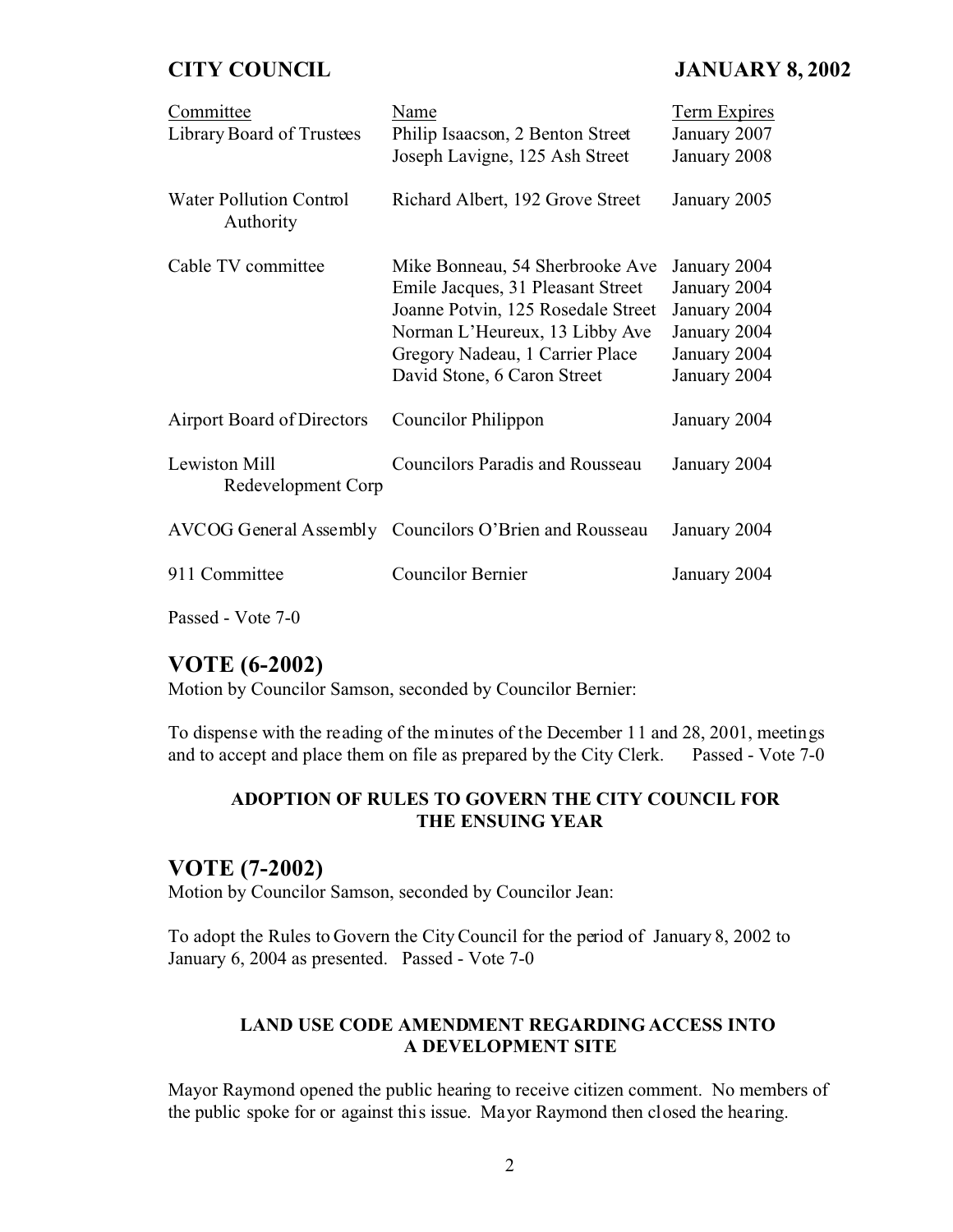# **VOTE (8-2002)**

Motion by Councilor Rousseau, seconded by Councilor Paradis:

That the proposed amendments to Appendix A, Article II "Definitions", Section 2, "Definitions", Article X. "Conditional Use", Section 3 "Standards for Conditional Use Permits"; Article XII. "Performance Standards", Section 18 "Improvement standards"; Article XIII "Development Review and Standards", Section 4 "Approval criteria", of the City Zoning and Land Use Code, concerning access into a development site, including minimum site distance and grade of driveways on proposed streets, receive final passage by a roll call vote. Passed - Vote 7-0

### **LAND USE CODE AMENDMENT CONCERNING APPEALS RELATIVE TO SPACE AND BULK STANDARDS**

Mayor Raymond opened the public hearing to receive citizen comment. No members of the public spoke for or against this issue. Mayor Raymond then closed the hearing.

# **VOTE (9-2002)**

Motion by Councilor Samson, seconded by Councilor Rousseau:

That the proposed amendments to Appendix A, Article IX "Appeals", Section 3, "Standards for granting appeals", of the City Zoning and Land Use Code, concerning appeals relative to the granting of modifications to space and bulk standards for the division of commercial buildings and lots, receive first passage by a roll call vote and that the public hearing on said ordinance be continued to the meeting of January 22, 2002 for final passage. Passed - Vote 7-0

#### **PUBLIC HEARING FOR AUTOMOBILE GRAVEYARD/JUNKYARD PERMITS**

Mayor Raymond opened the public hearing to receive citizen comment. No members of the public spoke for or against this issue. Mayor Raymond then closed the hearing.

## **VOTE (10-2002)**

Motion by Councilor Samson, seconded by Councilor Philippon:

To grant Automobile Graveyard/Junkyard permits to Al's Used Parts, Crowley Road; Normand St. Laurent, 1445 Sabattus Street; Public Works Department, 424-482 River Road; Grimmel's Industries, 50 River Road, subject to conditions and K.T.I Bio Fuels, Inc., 38 Alfred A. Plourde Parkway, subject to conditions. Passed - Vote 7-0

#### **PUBLIC HEARING FOR SPECIAL AMUSEMENT PERMITS**

Mayor Raymond opened the public hearing to receive citizen comment. No members of the public spoke for or against this issue. Mayor Raymond then closed the hearing.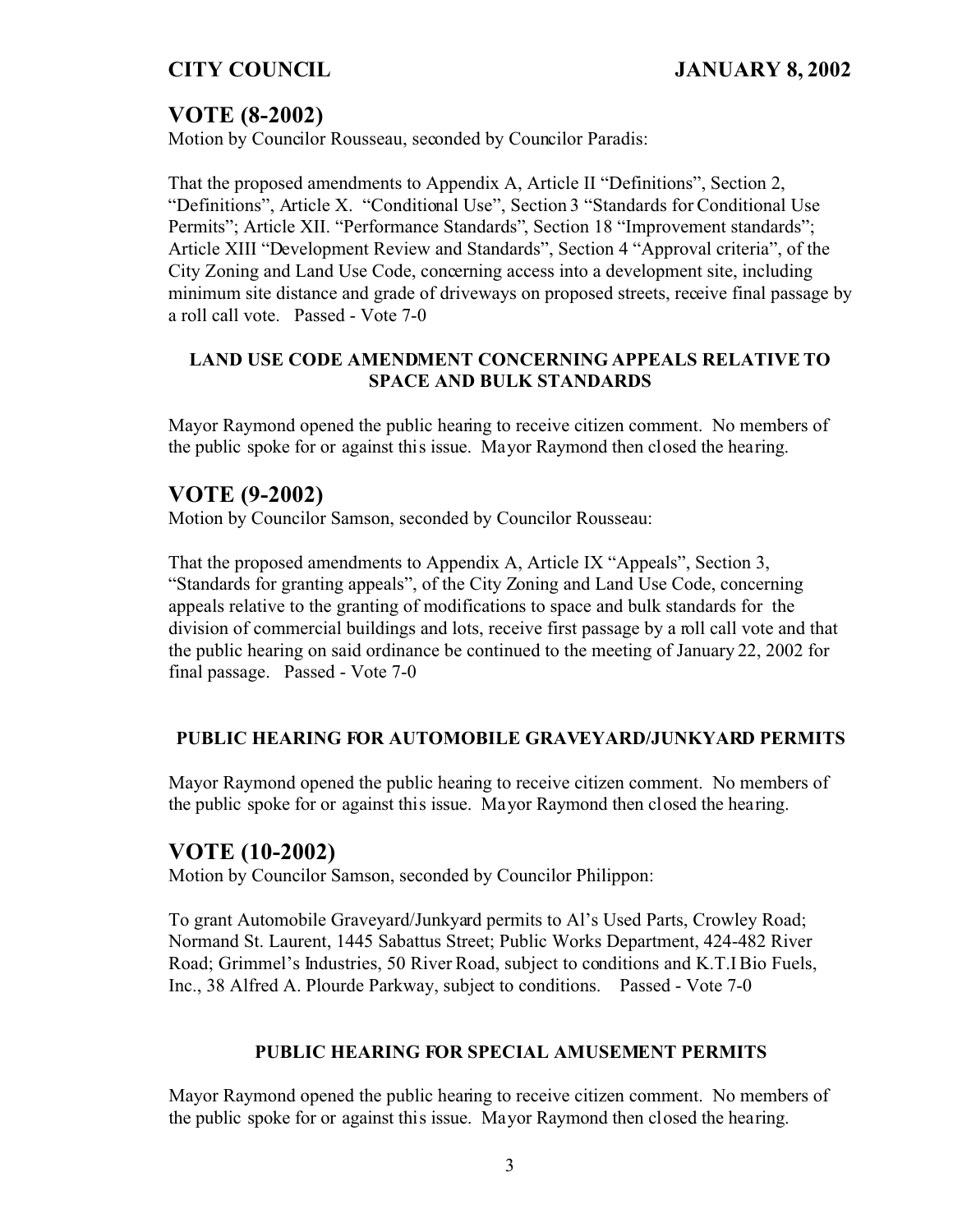# **VOTE (11-2002)**

Motion by Councilor Samson, seconded by Councilor Paradis:

To grant a Special Amusement Permit for Dancing and Entertainment to Augustine's, 37 Park Street. Passed - Vote 7-0

Mayor Raymond opened the public hearing to receive citizen comment. No members of the public spoke for or against this issue. Mayor Raymond then closed the hearing.

# **VOTE (12-2002)**

Motion by Councilor Samson, seconded by Councilor Philippon:

To grant a Special Amusement Permit for Dancing and Entertainment to the Hurricane Club, 308 Lisbon Street. Passed - Vote 7-0

### **AMENDMENT TO THE COMMUNITY DEVELOPMENT PLAN POLICY**

# **VOTE (13-2002)**

Motion by Councilor Samson, seconded by Councilor Jean:

To approve the proposed amendment to the Community Development Plan, Policy Manual Number 13, as recommended by the Director of Community Development. Passed - Vote 7-0

#### **AUTHORIZATION TO ACT ON BEHALF OF THE MUNICIPAL OFFICERS**

## **VOTE (14-2002)**

Motion by Councilor Samson, seconded by Councilor Jean:

ORDERED, That the City Council hereby authorizes the City Clerk and Deputy City Clerk to sign all liquor license applications on behalf of the Municipal Officers, during the period January 8, 2002 through January 6, 2004. Passed - Vote 7-0

# **VOTE (15-2002)**

Motion by Councilor Samson, seconded by Councilor Jean:

ORDERED, That the City Council hereby authorizes the City Clerk and Deputy City Clerk to approve and sign all applications to operate beano, bingo or other games of chance on behalf of the Municipal Officers, during the period January 8, 2002 through January 6, 2004. Passed - Vote 7-0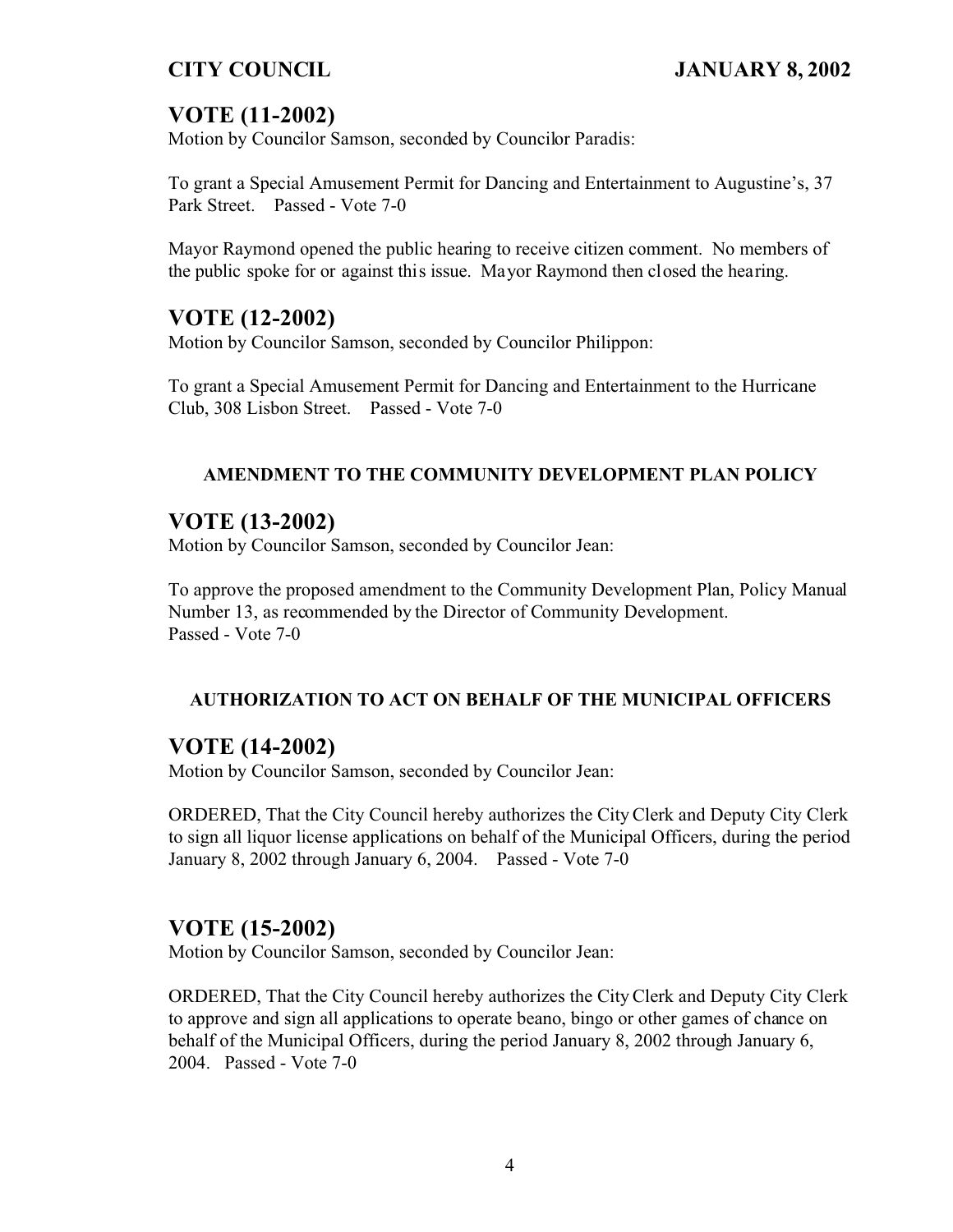# **VOTE (16-2002)**

Motion by Councilor Samson, seconded by Councilor Jean:

ORDERED, That the City Council hereby authorizes the Treasurer or Deputy Treasurer to withhold monies payable by the City of Lewiston to cover taxes due; to sign on behalf of the City, the necessary deeds and liens and tax settlements; and to invest funds in accordance with Maine Revised Statutes Annotated, Title 30-A, Section 5706, during the period January 8, 2002 through January 6, 2004. Passed - Vote 7-0

### **COUNCIL APPOINTMENTS FOR VARIOUS COMMITTEES**

The Councilors reviewed and discussed the openings for Council representatives on the Boards and Committees. Councilors expressed their individual interest for the positions and then decided who shall serve as the representatives to the various committees.

# **VOTE (17-2002)**

Motion by Councilor Samson, seconded by Councilor Bernier:

To appoint the following Councilors to serve as the Council's representative to the following boards and committees:

Lake Auburn Watershed Commission - Councilor Jean; L/A Transit Committee - Councilor O'Brien; Maine Municipal Association's Legislative Policy Committee (MMA LPC) - Councilor Samson; Taxi Appeals Board- Councilors Philippon and Paradis; Loan Qualification Committee (LQC) - Councilor Bernier; Joint Committee of the Auburn & Lewiston Councils - Councilors Rousseau and Bernier. Passed - Vote 7-0

# **VOTE (18-2002)**

Motion by Councilor Samson, seconded by Councilor Jean:

To appoint Public Works Director Chris Branch to the Lake Auburn Watershed Commission for a three year term, said term to expire January 2005. Passed - Vote 7-0

#### **DISCUSSION OF PROPOSED COUNCIL WORKSHOP TOPICS**

Acting City Administrator Phil Nadeau presented a list to Council of various topics that could serve as discussion topics for future workshops. The Councilors reviewed the list, and decided to discuss the topics more in depth during their January workshop.

## **AUTHORIZATION TO ACCEPT TRANSFER OF FORFEITURE FUNDS**

# **VOTE (19-2002)**

Motion by Councilor Samson, seconded by Councilor Jean:

That pursuant to Title 15, Maine Revised Statutes Annotated, Section 5824(3) and Section 5822(4)(A), the City Council hereby acknowledges and approves of the transfer of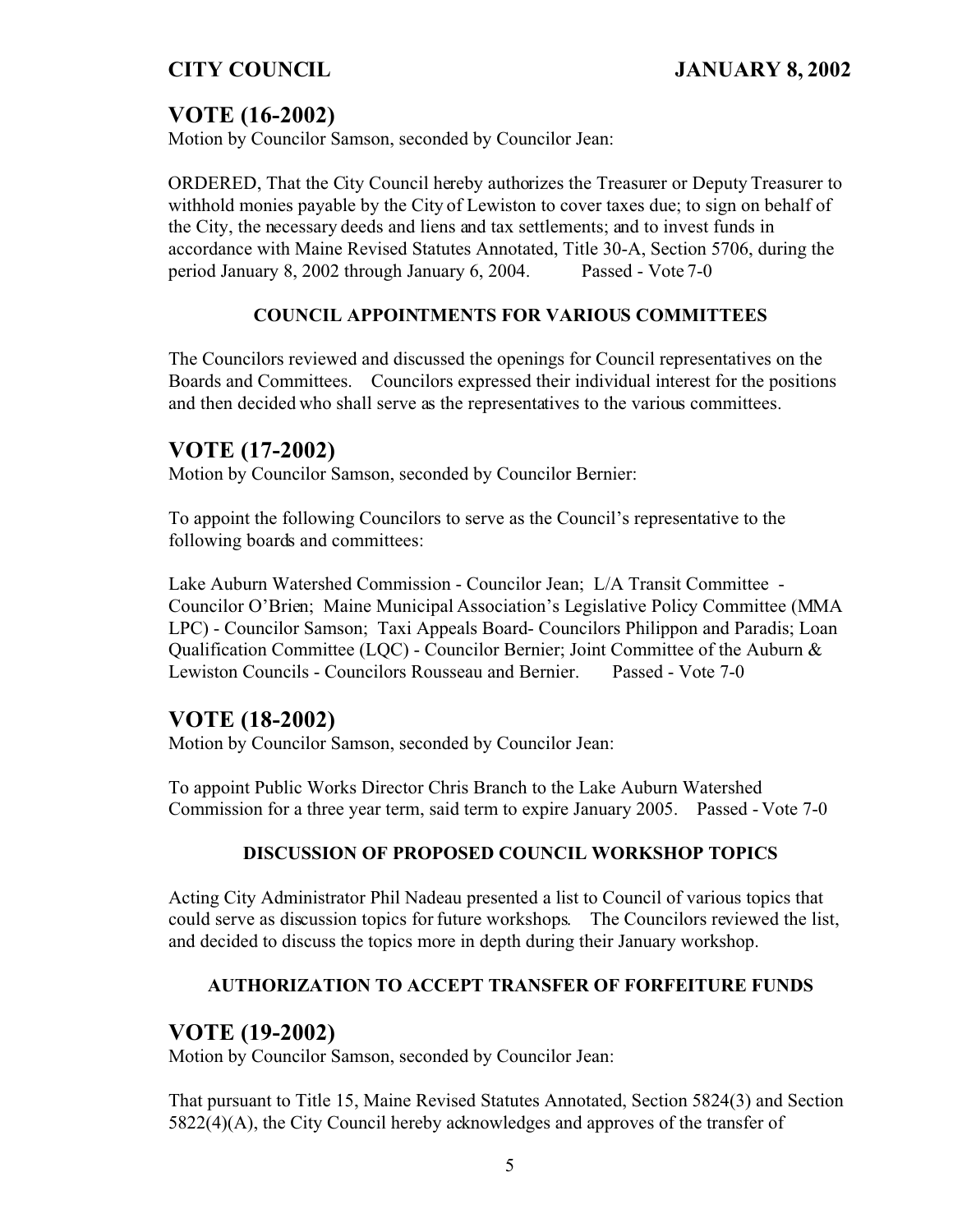\$415.20, or any portion thereof, in the case of State of Maine vs. Ly Ha, Court Records 00-3365S. Being funds forfeited pursuant to court process. It is further acknowledged that these funds shall be credited to the 'City of Lewiston Drug Enforcement Program', funds to be deposited in Account No. 590-3514050 at People's Heritage Bank. Passed - Vote 7-0

#### **AUTHORIZATION TO SUBMIT APPLICATION FOR COMMUNITY FORESTRY ICE STORM RECOVERY GRANT PROGRAM**

# **VOTE (20-2002)**

Motion by Councilor Rousseau, seconded by Councilor Jean:

To authorize the Public Works Director to submit a grant application to the Maine Community Forestry Ice Storm Recovery Grants Program and, if said grant is awarded to the City, to accept the grant award from the Maine Community Forestry Ice Storm Recovery Grants Program and to authorize the Acting City Administrator and the Finance Director to administer said funds accordingly. Passed - Vote 7-0

#### **LEGISLATIVE UPDATE**

Councilor O'Brien stated that the Governor's address earlier in the day outlined his commitment to municipalities for State Aid to Education, an issue that Lewiston will be monitoring closely.

#### **REPORT FROM THE SCHOOL**

Councilor Samson thanked the Mayor and Council for his re-appointment to serve on the School Committee.

#### **OTHER BUSINESS**

## **VOTE (21-2002)**

Motion by Councilor Philippon, seconded by Councilor Bernier :

To appoint Councilor Samson to serve as the Council's representative to the Empower Lewiston Board and to appoint Councilor O'Brien to serve as the Mayor's alternate to the Empower Lewiston Board. Passed - Vote 7-0

Councilor President Bernier made the following Committee appointments:

Finance Committee - Councilors O'Brien and Philippon Economic Development Committee of the Council - Councilors Rousseau and Bernier Housing Committee of the Council - Councilors Samson, Rousseau and Bernier Transportation Committee of the Council - Councilors Jean and Philippon